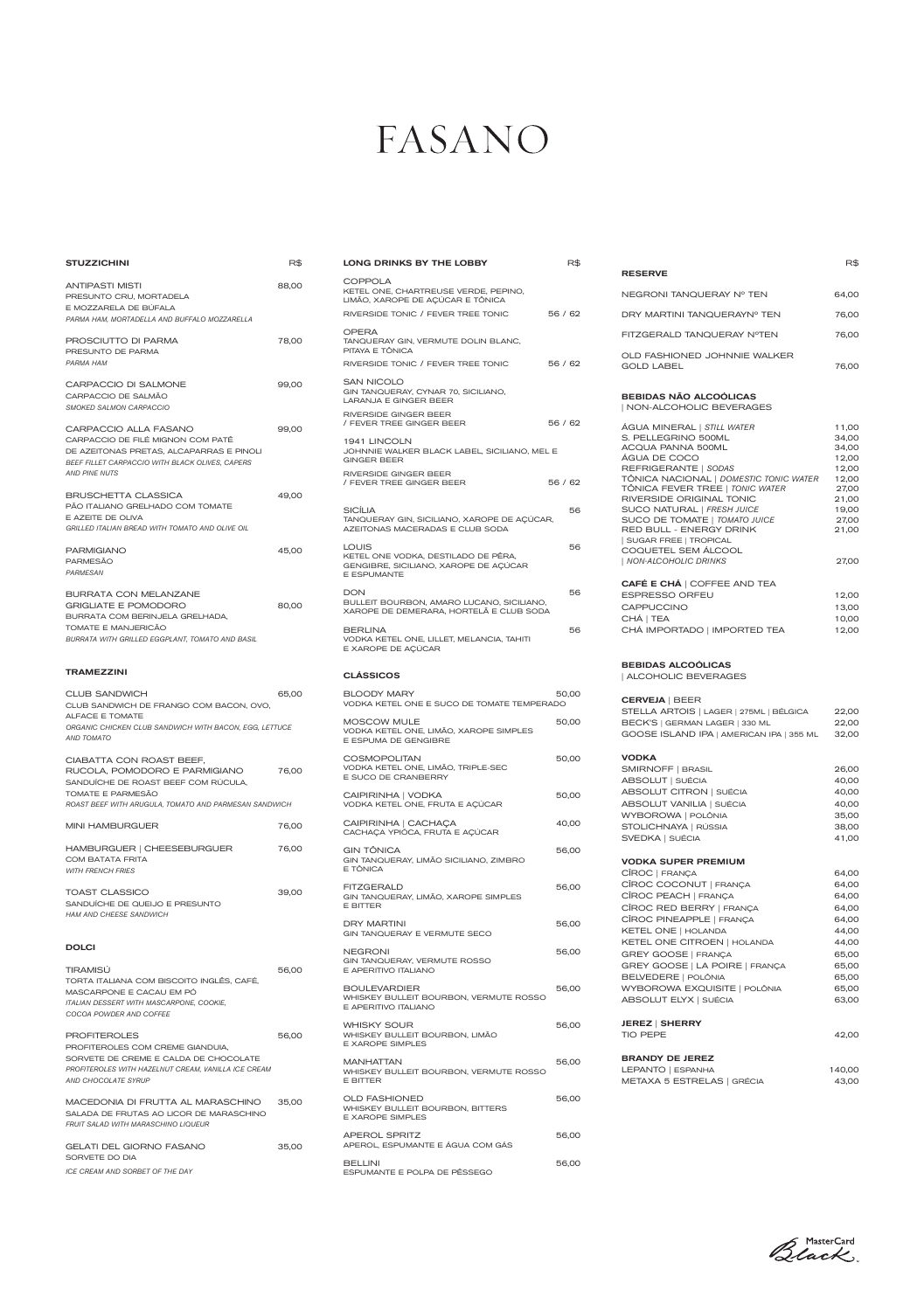|                                                                    | R\$             |
|--------------------------------------------------------------------|-----------------|
| <b>VERMOUTH   AMARO   BITTER</b>                                   |                 |
| CAMPARI   BRASIL                                                   | 37,00           |
| UNDERBERG   ALEMANHA                                               | 36,00           |
| <b>AVERNA   ITÁLIA</b><br>NONINO   ITÁLIA                          | 42,00<br>135,00 |
| FERNET BRANCA   ARGENTINA                                          | 40,00           |
| FERNET BRANCA MENTA   ARGENTINA                                    | 45,00           |
| <b>BRAULIO   ITÁLIA</b>                                            | 42,00           |
| LUCANO   ITÁLIA                                                    | 35,00           |
| PUNT & MES   ITÁLIA                                                | 45,00           |
| MARTINI   STANDARD   BRASIL                                        | 30,00           |
| MARTINI ROSSO   BRASIL                                             | 30,00           |
| <b>ANTICA FORMULA   ITÁLIA</b>                                     | 55,00           |
| RICARDONNA VERMUTE BIANCO   ITÁLIA                                 | 39,00           |
| LILLET   FRANÇA                                                    | 39,00           |
| NOILLY PRAT DRY   FRANÇA                                           | 28,00           |
|                                                                    |                 |
| <b>GIN</b>                                                         |                 |
| <b>TANQUERAY</b>                                                   | 50,00           |
| TANQUERAY Nº TEN                                                   | 71,00           |
| <b>GIN TANQUERAY RANGPUR</b><br><b>GIN TANQUERAY SEVILLA</b>       | 135,00          |
| <b>GORDON'S</b>                                                    | 65,00<br>48,00  |
| <b>BEEFEATER</b>                                                   | 54,00           |
| <b>BEEFEATER 24</b>                                                | 66,00           |
| <b>HENDRICK'S</b>                                                  | 82,00           |
| <b>BOMBAY</b>                                                      | 50,00           |
| <b>GIN MARE</b>                                                    | 96,00           |
| THE BOTANIST                                                       | 85,00           |
| <b>G'VINE</b>                                                      | 85,00           |
| TEQUILA<br>DON JULIO BLANCO<br>DON JULIO REPOSADO                  | 66,00<br>94,00  |
| <b>JOSE CUERVO TRADICIONAL</b>                                     | 50,00           |
| JOSE CUERVO REPOSADO                                               | 47,00           |
| JOSE CUERVO RESERVA DE LA FAMÍLIA                                  |                 |
| <b>ULTRA PREMIUM</b>                                               | 135,00          |
| HERRADURA REPOSADO   100% AGAVE<br>TRES GENERACIONES ANEJO PREMIUM | 75,00<br>165,00 |
| HORNITOS   100% AGAVE                                              | 57,00           |
| PATRON ANEJO                                                       | 96,00           |
| <b>1800 TEQUILA SILVER</b>                                         | 120,00          |
|                                                                    |                 |
| <b>SAKE</b>                                                        |                 |
| <b>JUN DAITI   BRASIL</b>                                          | 28,00           |
| GEKKEIKAN SILVER   USA                                             | 35,00           |
| <b>CACHAÇA</b>                                                     |                 |
| YPIOCA 150   MARANGUAPE - CE                                       | 25,00           |
| YPIOCA 160   MARANGUAPE - CE                                       | 38,00           |
| YPIOCA 5 CHAVES   MARANGUAPE - CE                                  | 70,00           |
| YPIOCA MEL E LIMÃO   MARANGUAPE - CE                               | 17,00           |
| FABULOSA   SALINAS - MG                                            | 38,00           |
| GOUVEIA BRASIL   TURVOLÂNDIA - MG                                  | 70,00           |
| NEGA FULÔ CARVALHO   NOVA FRIBURGO - RJ                            | 27,00           |
| LEBLON   PATOS DE MINAS - MG                                       | 33,00           |
| JANEIRO   RESENDE - RJ                                             | 24,00           |
| ANÍSIO SANTIAGO   SALINAS - MG                                     | 110,00          |
| ESPIRITO DE MINAS   SÃO TIAGO - MG                                 | 30,00           |
| CANARINHA   SALINAS - MG                                           | 54,00           |
| DA TULHA 2007   MOCOCA - SP<br>GERMANA HERITAGE   NOVA UNIÃO - MG  | 47,00<br>75,00  |
| POESIA   MUNHOZ - MG                                               | 33,00           |
|                                                                    |                 |

| YAGUARA BRANCA   IVOTI - RS             | 22.00 |
|-----------------------------------------|-------|
| YAGUARA BLENDED   ORGÂNICA   IVOTI - RS | 37,00 |
| PORTO DO VIANNA PREMIUM                 |       |
| TURVELÂNDIA – MG                        | 23.00 |
| PORTO DO VIANNA TRADICIONAL             |       |
| TURVELÂNDIA – MG                        | 21.00 |

## RUM

| ZACAPA XO   GUATEMALA               | 135,00 |
|-------------------------------------|--------|
| ZACAPA 23 SOLERA   GUATEMALA        | 76,00  |
| HAVANA 3 ANOS   CUBA                | 32,00  |
| HAVANA CLUB ANEJO 7 Y.O.   CUBA     | 51,00  |
| HAVANA CLUB SELECCIÓN               |        |
| DE MAESTROS   CUBA                  | 81,00  |
| BACARDI 8 Y.O.   BAHAMAS            | 43,00  |
| BACARDI CARTA BLANCA E ORO   BRASIL | 32,00  |
| BOTUCAL DIPLOMÁTICO 12 Y.O          |        |
| VENEZUELA                           | 100,00 |
| MOUNT GAY X.O.   BARBADOS           | 61,00  |
| MOUNT GAY BLACK BARREL   BARBADOS   | 42,00  |
| APPLETON ESTATE   JAMAICA           | 40,00  |
| APPLETON ESTATE 12 ANOS   JAMAICA   | 81,00  |

## FASANO

R\$

| <b>AGUARDENTE   SPIRIT</b>                                                                                 |                |
|------------------------------------------------------------------------------------------------------------|----------------|
| KIRSCH   ARTHUR METZ   FRANÇA                                                                              | 55,00          |
| PISCO   CAPEL   CHILE                                                                                      | 33,00          |
| POIRE WILLIAMS   G.E. MASSEN   FRANÇA                                                                      | 55,00          |
| STEINHAEGER   SCHLICHTE   ALEMANHA                                                                         | 42,00          |
| <b>ADEGA VELHA   PORTUGAL</b>                                                                              | 110,00         |
| NETO COSTA                                                                                                 | 45,00          |
| AGUARDENTE BAGACEIRA   PORTUGAL                                                                            |                |
| <b>ANISADOS   ANISE FLAVORED</b>                                                                           |                |
| PERNOD   FRANÇA                                                                                            | 45,00          |
| RICARD   FRANÇA                                                                                            | 45,00          |
| ABSINTO   PORTUGAL                                                                                         | 51,00          |
| ANIS DEL MONO   ESPANHA                                                                                    | 57,00          |
| <b>LICOR   LIQUEUR</b>                                                                                     |                |
| <b>BAILEY'S</b>                                                                                            | 35,00          |
| <b>GRAND MARNIER</b>                                                                                       | 42,00          |
| <b>LICOR CASSIS</b>                                                                                        | 37,00          |
| LICOR 43                                                                                                   | 57,00          |
| MOZART                                                                                                     | 80,00          |
| <b>AMARULA</b>                                                                                             | 30,00          |
| SAMBUCA MOLINARI                                                                                           | 37,00          |
| DRAMBUIE                                                                                                   | 38,00          |
| COINTREAU NACIONAL                                                                                         | 33,00          |
| <b>COINTREAU NOIR</b>                                                                                      | 40,00          |
| <b>PEACHTREE</b>                                                                                           | 32,00          |
| <b>DISARONNO</b>                                                                                           | 51,00          |
| <b>LIMONCELLO</b>                                                                                          | 58,00          |
| <b>BENEDICTINE</b>                                                                                         | 37,00          |
| <b>MARASCHINO</b>                                                                                          | 40,00          |
| AMÊNDOA AMARGA                                                                                             | 27,00          |
| <b>FRANGELICO</b>                                                                                          | 35,00          |
| JÄGERMEISTER   ALEMANHA                                                                                    | 30,00          |
| STREGA                                                                                                     | 35,00          |
| <b>CHARTREUSE VERDE</b>                                                                                    | 48,00          |
| AMARETTO DELL ORSO                                                                                         | 37,00          |
| <b>MARC</b><br>DOPFF & IRION   GEWURZTRAMINER   FRANÇA<br>MARC DE CHAMPAGNE<br>  RISERVE DE CAVES   FRANÇA | 65,00<br>65,00 |
| <b>SCOTCH SINGLE MALT</b>                                                                                  |                |
| THE SINGLETON 12 Y.O.                                                                                      | 55,00          |
| CARDHU 12 Y.O.                                                                                             | 65,00          |
| GLENLIVET FOUNDER'S RESERVE                                                                                |                |
| SPEYSIDE                                                                                                   | 75,00          |
| GLENLIVET 15 Y.O.   SPEYSIDE                                                                               | 90,00          |
| GLENLIVET 18 Y.O.   SPEYSIDE                                                                               | 105,00         |
| GLEN GRANT   SPEYSIDE                                                                                      | 48,00          |
| GLENKINCHIE 10 Y.O.   LOWLAND                                                                              | 135,00         |
| THE MACALLAN AMBER   HIGHLAND                                                                              | 135,00         |
| THE MACALLAN SIENNA   HIGHLAND                                                                             | 195,00         |
| GLEN KEITH 10 Y.O.   SPEYSIDE                                                                              | 110,00         |
| GLEN KEITH 12Y.O.   SPEYSIDE                                                                               | 140,00         |
| GLENMORANGIE 10 Y.O.   HIGHLAND                                                                            | 105,00         |
| <b>GLENMORANGIE NECTAR D'OR</b>                                                                            |                |
| 12 Y.O.   HIGHLAND                                                                                         | 140,00         |
| GLENFIDDICH 12 Y.O.   SPEYSIDE                                                                             | 73,00          |
| GLENFIDDICH 15 Y.O.   SPEYSIDE                                                                             | 85,00          |
| GLENFIDDICH 18 Y.O.   SPEYSIDE                                                                             | 135,00         |
| ARDBEG   ISLAY                                                                                             | 107,00         |
| LAPHROAIG 10 Y.O   ISLAY                                                                                   | 144,00         |
| JURA 16 Y.O.   ISLAND OF JURA                                                                              | 142,00         |
| JURA ORIGIN 10 Y.O.   ISLAND OF JURA                                                                       | 142,00         |
| DALMORE 15 Y.O.   HIGHLAND                                                                                 | 165,00         |
| THE CLASSIC LADDIE   ESCÓCIA                                                                               | 65,00          |
| PORT CHARLOTTE SCOTTISH                                                                                    |                |
| BARLEY   ESCÓCIA                                                                                           | 72,00          |
|                                                                                                            |                |

#### SCOTCH WHISKY PREMIUM

| JOHNNIE WALKER ODYSSEY          | 1.200,00 |
|---------------------------------|----------|
| JOHNNIE WALKER BLUE LABEL       | 255,00   |
| JOHNNIE WALKER PLATINUM 18 Y.O. | 148,00   |
| JOHNNIE WALKER SWING            | 134,00   |
| JOHNNIE WALKER GOLD RESERVE     | 90,00    |
| BUCHANAN'S 18 Y.O.              | 144,00   |
| DIMPLE GOLDEN SELECTION         | 90,00    |
| DIMPLE 15 Y.O.                  | 90,00    |
| J & B ÚLTIMA                    | 530,00   |
| CHIVAS 25 Y.O.                  | 510.00   |
| CHIVAS REGAL 18 Y.O.            | 96,00    |
| CHIVAS ROYAL SALUTE 62 GUN      | 1.600,00 |
| ROYAL SALUTE 21 Y.O.            | 242.00   |
| BALLANTINE'S 17 Y.O.            | 96,00    |
| FAMOUS GROUSE 18 Y.O.           | 160,00   |
| WHYTE MACKAY 13 Y.O   ESCÓCIA   | 60.00    |

|                                        | R\$      |
|----------------------------------------|----------|
| SCOTCH WHISKY 12 Y.O.                  |          |
| JOHNNIE WALKER BLACK LABEL             | 44,00    |
| JOHNNIE WALKER DOUBLE BLACK            | 57,00    |
| <b>BUCHANAN'S</b>                      | 50,00    |
| <b>LOGAN</b>                           | 41,00    |
| <b>OLD PARR</b>                        | 43,00    |
| <b>OLD PARR SILVER</b>                 | 39,00    |
| <b>CHIVAS REGAL</b>                    |          |
|                                        | 43,00    |
| <b>BALLANTINE'S</b>                    | 45,00    |
| <b>FAMOUS GROUSE</b>                   | 41,00    |
| <b>GRANT'S</b>                         | 41,00    |
| DEWAR'S                                | 41,00    |
| <b>SCOTCH WHISKY STANDARD</b>          |          |
| JOHNNIE WALKER RED LABEL               | 35,00    |
| <b>BLACK &amp; WHITE</b>               | 34,00    |
| J & B RARE                             | 34,00    |
| <b>WHITE HORSE</b>                     | 35,00    |
| <b>BALLANTINE'S FINEST</b>             | 33,00    |
|                                        |          |
| DEWAR'S WHITE LABEL                    | 42,00    |
| <b>FAMOUS GROUSE</b>                   | 33,00    |
| <b>CUTTY SARK</b>                      | 35,00    |
| <b>GRANT'S</b>                         | 41,00    |
| <b>BOURBON WHISKEY</b>                 |          |
| <b>BULLEIT</b>                         | 55,00    |
| <b>MAKER'S MARK</b>                    | 75,00    |
| <b>JIM BEAM WHITE</b>                  | 42,00    |
| <b>JIM BEAM BLACK</b>                  | 43,00    |
| <b>JACK DANIEL'S</b>                   | 43,00    |
|                                        |          |
| <b>GENTLEMAN JACK</b>                  | 65,00    |
| SINGLE BARREL                          | 81,00    |
| <b>WILD TURKEY</b>                     | 30,00    |
| <b>WOODFORD RESERVE</b>                | 68,00    |
| <b>WILD TURKEY RYE</b>                 | 55,00    |
| <b>IRISH WHISKEY</b>                   |          |
| JAMESON   STANDARD                     | 40,00    |
| <b>CONHAQUE   COGNAC</b>               |          |
| <b>MARTELL VSOP</b>                    | 66,00    |
| MARTELL XO                             |          |
|                                        | 190,00   |
| MARTELL CORDON BLEU                    | 195,00   |
| <b>COURVOISIER VSOP</b>                | 96,00    |
| COURVOISIER XO                         | 245,00   |
| <b>HENNESSY VSOP</b>                   | 105,00   |
| <b>HENNESSY XO</b>                     | 205,00   |
| <b>HENNESSY PARADIS</b>                | 650,00   |
| RÊMY MARTIN VSOP                       | 110,00   |
| RÊMY MARTIN XO                         | 205,00   |
| RÊMY MARTIN EXTRA                      | 290,00   |
| RÊMY MARTIN LOUIS XIII                 | 3.200,00 |
| L'OR DE MARTELL                        | 2.300,00 |
|                                        |          |
| <b>ARMAGNAC</b>                        |          |
| <b>TARIQUET VSOP</b>                   | 60,00    |
| <b>TARIQUET XO</b>                     | 80,00    |
| <b>CALVADOS</b>                        |          |
| PERE MAGLOIRE VSOP                     | 67,00    |
| PERE MAGLOIRE FINE                     | 51,00    |
| COUER DE LION PAYS D'AUGE   HORS D'AGE | 250,00   |

#### GRAPPA

| CHARDONNAY BARRIQUES   NONINO   FRIULI | 80,00  |
|----------------------------------------|--------|
| MOSCATO   NONINO   FRIULI              | 55,00  |
| ELISI   BERTA   PIEMONTE               | 137,00 |
| NEBBIOLO DI BAROLO TRE SOLI TRE        |        |
| BERTA   PIEMONTE                       | 170,00 |
| POMOROSSO   LUIGI COPPO   PIEMONTE     | 120.00 |
| RISERVA 15 ANNI   NARDINI   VENETO     | 85.00  |
|                                        |        |

#### TAXA DE SERVIÇO DE 15% | *15% SERVICE TAX* NÃO ACEITAMOS CHEQUES | *WE DON'T ACCEPT CHECKS* PROIBIDA A VENDA DE BEBIDAS ALCÓOLICAS PARA MENORES DE 18 ANOS *| NO ALCOHOL WILL BE SERVED TO INDIVIDUALS UNDER THE AGE OF 18* SE BEBER NÃO DIRIJA | *DON'T DRINK AND DRIVE*

PROCON 151

Black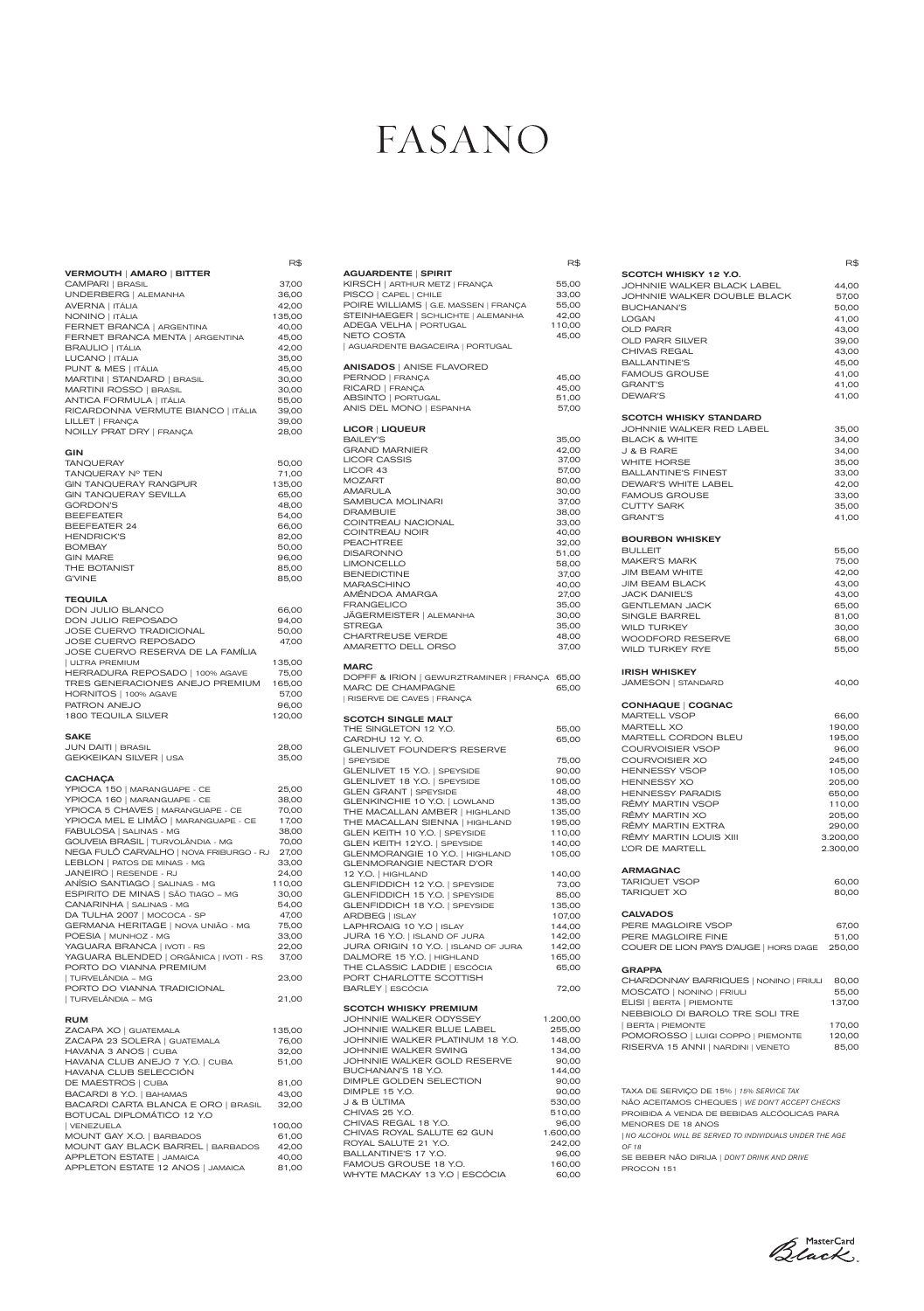| 2012 | CONO SUR | BIO BIO VALLEY

|                       |        | LE TUFARRE   2020   SICILIA       |          |
|-----------------------|--------|-----------------------------------|----------|
|                       |        | PINOT GRIGIO FASANO               | 325,00   |
| <b>PORTO</b>          |        | DI LENARDO   2020   FRIULI        |          |
| 75ML                  |        | PLANETA CHARDONNAY                | 1.051,00 |
|                       |        | PLANETA   2018   SICILIA          |          |
| <b>TAYLOR'S</b>       |        | LE VAGLIE CASTELLI DI JESI D.O.C  | 380,00   |
| <b>RUBY</b>           | 46,00  | STEFANO ANTONUCCI   2020   MARCHE |          |
|                       |        |                                   |          |
| <b>TAWNY</b>          | 46,00  |                                   |          |
| 10 ANOS               | 126,00 |                                   |          |
| 20 ANOS               | 186,00 |                                   |          |
|                       |        |                                   |          |
| ÁLVARO VAN ZELLER     |        |                                   |          |
| MENERES TAWNY 10 ANOS | 95,00  |                                   |          |

Black

# FASANO

| PRODUTOR   SAFRA   REGIÃO   VALORES EM R\$    |       | <b>SPUMANTI</b>                                          | <b>GARRAFA</b> |                                              | R\$      |
|-----------------------------------------------|-------|----------------------------------------------------------|----------------|----------------------------------------------|----------|
|                                               |       |                                                          |                | <b>FRANÇA</b>                                |          |
| <b>VINI AL BICCHIERE</b>                      | R\$   | <b>BRASIL</b>                                            |                | L'ISTANT SAUVIGNON BLANC                     | 436,00   |
|                                               |       | CAVE GEISSE BRUT   2019   PINTO BANDEIRA 293,00          |                | VIGNOBLES BERTHIER   2019   VALLE DU LOIRE   |          |
| <b>SPUMANTI</b> 150ML                         |       | CHANDON ROSE BRUT   GARIBALDI                            | 252,00         | PETIT CHABLIS ELEGANCE                       | 520,00   |
|                                               |       |                                                          |                | DAMPT   2019   BOURGOGNE                     |          |
| <b>ITALIA</b>                                 |       | <b>ITALIA</b>                                            |                | CLOS DE LA BERGERIE                          | 1.302,00 |
| MÜLLER THURGAU BRUT   RIVANI   TRENTINO 43,00 |       | MÜLLER THURGAU BRUT   RIVANI   TRENTINO 195,00           |                | NICOLAS JOLY   2018   BOURGOGNE              |          |
| PROSECCO FASANO MILLESIMATO D.O.C.G. 75,00    |       | PINOT ROSE EXTRA DRY   RIVANI   TRIVENETO 198,00         |                | CHABLIS GRAND CRU "LES PREUSES"              | 1.649,00 |
| DE FAVERI   2020   VENETO                     |       | PROSECCO FASANO MILLESIMATO D.O.C.G. 375,00              |                | LA CHABLISIENNE   2003   BOURGOGNE           |          |
|                                               |       | DE FAVERI   2020   VENETO                                |                | <b>MEURSAULT</b>                             | 1.723,00 |
|                                               |       | FERRARI MAXIMUM BLANC DE BLANCS                          | 773,00         | POTINET AMPEAU   2000   BOURGOGNE            |          |
| <b>BIANCHI</b> 150ML                          |       | FERRARI   TRENTINO                                       |                | CONDRIEU   E.GUIGAL   2016   RHONE           | 1.871,00 |
|                                               |       |                                                          |                | MEURSAULT "LES FORGES"                       |          |
| <b>BRASIL</b>                                 |       | <b>FRANÇA</b>                                            |                | <b>VIEILLES VIGNES</b>                       | 2.881,00 |
| <b>CHARDONNAY</b>                             | 60,00 | <b>CHAMPAGNE</b>                                         |                | DOMINIQUE LAURENT   2009   BOURGOGNE         |          |
| VINÍCOLA THERA   2020   SÃO JOAQUIM           |       | VEUVE CLICQUOT PONSARDIN BRUT   REIMS 963,00             |                | CORTON CHARLEMAGNE GRAND CRU                 | 5.617,00 |
|                                               |       | PERRIER JOUËT BELLE EPOQUE                               | 2.960,00       | LOUIS JADOT   2016   BOURGONE CORTON         |          |
| <b>ITALIA</b>                                 |       | 2012   EPERNAY                                           |                |                                              |          |
| PINOT GRIGIO FASANO                           | 65,00 | TAITTINGER COMTE S BLANC DE BLANCS 4.078.00              |                | <b>CHILE</b>                                 |          |
| DI LENARDO   2020   FRIULI                    |       | TAITTINGER   2008   REIMS                                |                | CHARDONNAY RESERVA                           | 180,00   |
|                                               |       |                                                          |                | VENTISQUEIRO   2021   VALE CASABLANCA        |          |
|                                               |       | <b>CHAMPAGNE ROSE</b>                                    |                |                                              |          |
| ROSATI 150ML                                  |       |                                                          |                | <b>ARGENTINA</b>                             |          |
|                                               |       | LANSON BRUT ROSE   REIMS                                 | 1.376,00       | ALTOSUR RESERVA CHARDONNAY                   | 241,00   |
| <b>VOILA COTES DE PROVENCE</b>                | 97,00 | PERRIER JOUËT BLASON ROSÉ BRUT                           | 940,00         | FINCA SOPHENIA   2020   MENDOZA              |          |
| VOILA   2020   PROVENCE   FRANÇA              |       | <b>EPERNAY</b>                                           |                | CHARDONNAY RESERVA                           | 303,00   |
|                                               |       | MOET & CHANDON BRUT ROSE   EPERNAY 1.029,00              |                | TERRAZAS   2015   MENDOZA                    |          |
|                                               |       |                                                          |                |                                              |          |
| ROSSI 150ML                                   |       |                                                          |                | <b>PORTUGAL</b>                              |          |
|                                               |       | <b>BIANCHI</b>                                           |                | VALLE DE PASSOS BRANCO                       | 326,00   |
| <b>ITALIA</b>                                 |       |                                                          |                | QUINTA VALLE DE PASSOS                       |          |
| <b>CHIANTI FASANO</b>                         | 58,00 | <b>BRASIL</b>                                            |                | 2017   TRAS OS MONTES                        |          |
| POGGIOTONDO   2019   TOSCANA                  |       | <b>SAUVIGNON BLANC</b>                                   | 264,00         |                                              |          |
|                                               |       |                                                          |                | ALBARINO JOSE IGNACIO                        |          |
| <b>FRANÇA</b>                                 |       | VINÍCOLA THERA   2021   SÃO JOAQUIM<br><b>CHARDONNAY</b> | 264,00         |                                              | 395,00   |
| CHÂTEAU LAURETAN                              | 77,00 |                                                          |                | BODEGA OCEANICA JOSE IGNACIO                 |          |
| BORDEAUX SUPERIEUR   ORGANIC                  |       | VINÍCOLA THERA   2020   SÃO JOAQUIM                      |                | 2021   MALDONADO                             |          |
| GONFRIER FRÉRES   2015                        |       |                                                          |                | CHARDONNAY JOSE IGNACIO                      | 410,00   |
| HAUTES COTES DE BEAUNE AOC                    | 91,00 | <b>ITALIA</b>                                            |                | BODEGA OCEANICA JOSE IGNACIO                 |          |
| NUITON BENOY   2019   BOURGOGNE               |       | CHARDONNAY D.O.C                                         | 190,00         | 2021   MALDONADO                             |          |
|                                               |       | LE TUFARE   2020   SICILIA                               |                |                                              |          |
| <b>ARGENTINA</b>                              |       | <b>GRILLO</b>                                            | 190,00         |                                              |          |
| LAS PILETAS MALBEC                            | 74,00 | LE TUFARE   2020   SICILIA                               |                | <b>ROSATI</b>                                |          |
| LA AGRICOLA   2017   VALLE DO UCO             |       | <b>INZOLIA</b>                                           | 190,00         |                                              |          |
|                                               |       | LE TUFARE   2020   SICILIA                               |                | SYRAH ROSE                                   | 190,00   |
|                                               |       | PINOT GRIGIO                                             | 190,00         | LE TUFARE   2020   SICILIA   ITALIA          |          |
| DOLCE 75ML                                    |       | LE TUFARE   2020   SICILIA                               |                | ROSÉ                                         | 266,00   |
|                                               |       | STE VERDICCHIO CASTELLI DI JESI D.O.C                    | 195,00         | VINÍCOLA THERA   2021   SÃO JOAQUIM   BRASIL |          |
| COSECHA NOBLE RIESLING LATE HARVEST 60,00     |       | STEFANO ANTONUCCI   2020   MARCHE                        |                | VOILA COTES DE PROVENC                       | 441,00   |
|                                               |       | <b>GRILLO APPASSIMENTO</b>                               | 220,00         | VOILA   2020   FRANÇA                        |          |